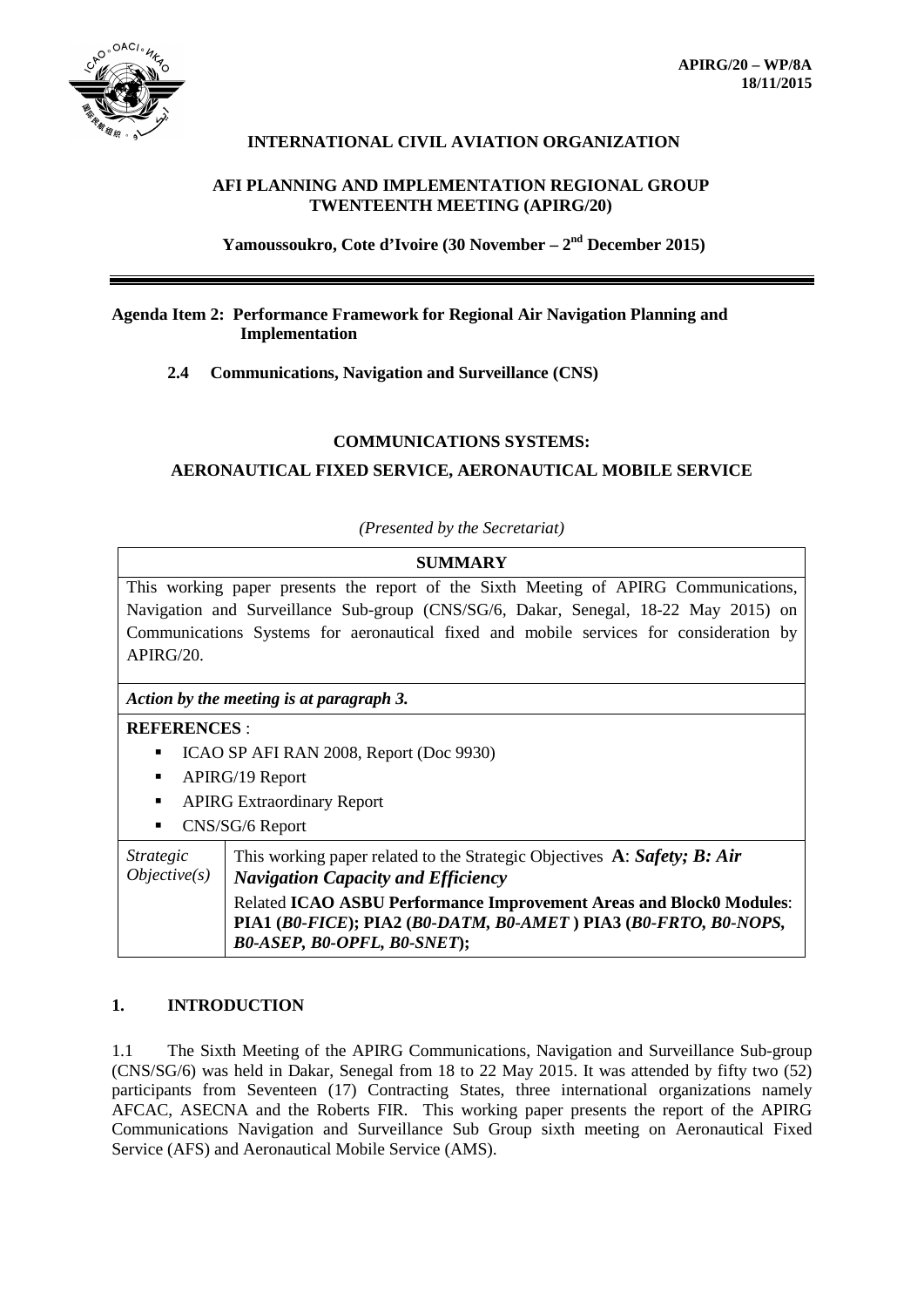# **2. DISCUSSION**

2.1 The meeting examined the status of implementation of the Conclusions and Decisions of the CNS/SG/5 meeting held in Nairobi, Kenya from 16 to 19 September 2013 and endorsed by APIRG 19th meeting, Dakar, Senegal, 28- 31 October 2013.

# *Implementation and performance of th*e *Aeronautical Fixed Service (AFS)*

2.2 Examining the status of implementation of the AFI Plan, the meeting noted the effort made by AFI States to comply with the AFI ATS/DS implementation plan with significant improvements, notably with the implementation of aeronautical satellite telecommunications networks.

2.3 The meeting identified the ATS/DS deficiencies reported in the AFI Region, in respect of international standards and recommended practices (SARPs) and requirements in the air navigation plan (ANP) and agreed that in the framework of the implementation of ATN Ground/Ground application, the emerging IP based technology is reaching its status of maturity; trials on Voice over IP (VoIP) have been conducted successfully in AFI neighboring regions.

2.4 In order to improve the availability and Quality of Service, the AFI Region should implement Conclusion 19/25 of APIRG 19 which calls upon States to consider VoIP as an alternative to the current point to point based ATS/DS with respect to the reference to guidelines for the implementation of VoIP as ATN Ground Application provided in ICAO Manual for the ATN using IPS Standards and Protocols (Doc 9896) Part III (Guidance Section).

2.5 The meeting also reviewed the status of implementation of AFTN, identified its deficiencies and encouraged State/Organizations to conduct the appropriate actions aiming to restoring the performance of the Aeronautical Fixed Services (ATS/DS-AFTN) with regard to the identified deficiencies presented in **Appendixes 1&2** to this Working Paper.

The following Draft Conclusion was formulated:

## **DRAFT CONCLUSION 20/XX: RESTORATION OF THE PERFORMANCE OF AFS CIRCUITS**

**That:**

**As a matter of urgency, concerned Administration/Organizations endeavor to restore the performance of Aeronautical Fixed Services (ATS/DS & AFTN) circuits as presented in Appendixes 1 and 2.**

2.6 The meeting examined the work conducted by the Task Forces on the ATS Message Handling System (AMHS/TF). In this regard the meeting reviewed the planning and implementation activities by AFI States and noted the progress made in the implementation of AMHS in the AFI Region as reflected in the table developed by the Secretariat in **Appendix 3**.The meeting applauded the draft **AFI AMHS Manual** attached in **Appendix 4** as well as the AFI **AMHS Manual and IP Infrastructure Test Guidelines** developed by the study group tasked by the AFI/AMHS/TF 2<sup>nd</sup> meeting en presented at **Appendix 5** to this working paper. The meeting proposed to adopt these basic documents in order to provide the region with harmonized scheme and guidance for the implementation of AMHS.

2.7 Trials were reported to have been conducted in the region in particular by ATNS (South Africa) and by ASECNA. It was agreed that States/organizations shall develop/revise their AMHS implementation plans and establish bilateral Memoranda of Understanding (**MoUs**) for the interconnection of AMHS systems and inform the Secretariat for the update of the AFI AMHS implementation table. The following draft Conclusion was formulated: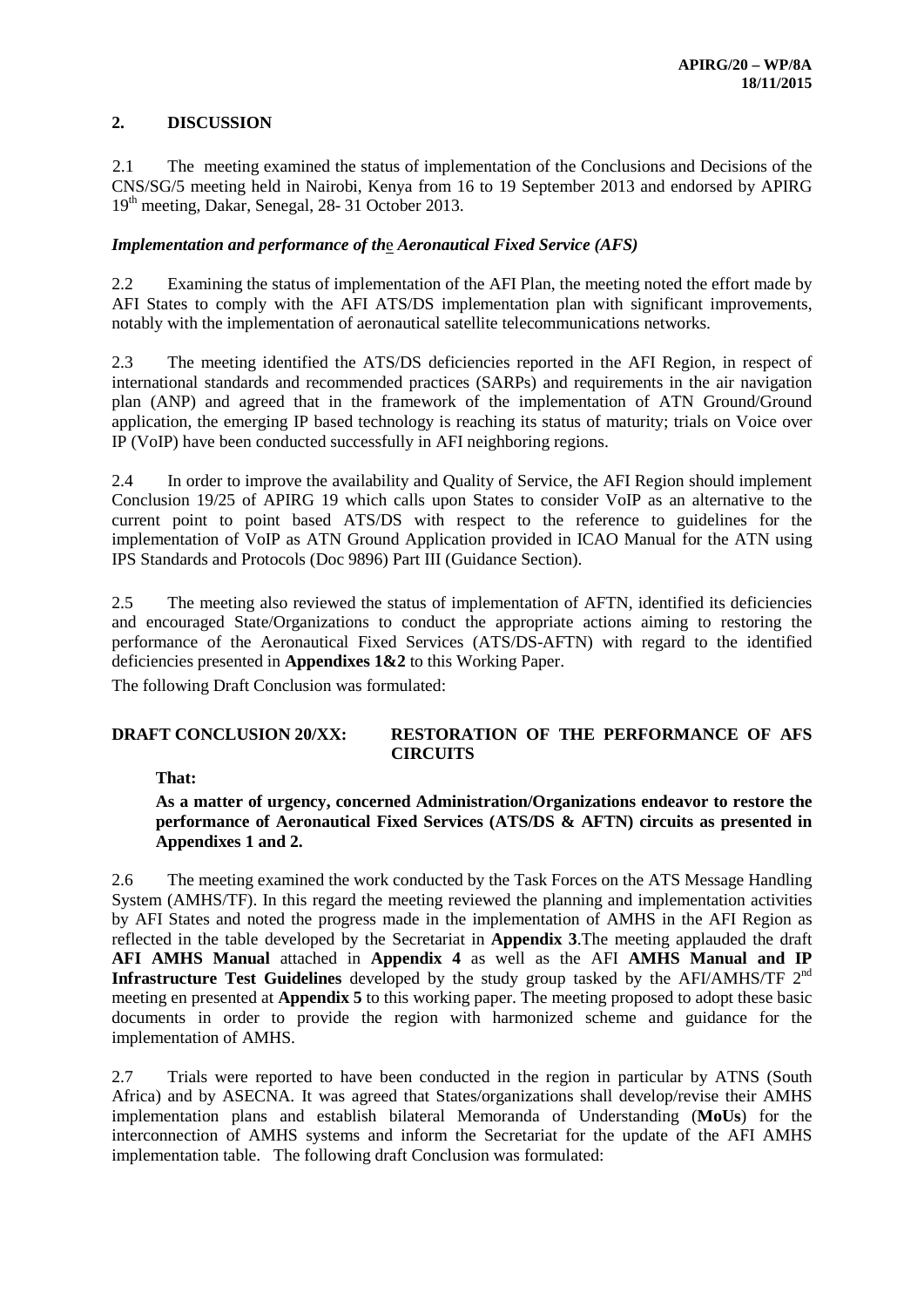### **DRAFT CONCLUSION 20/XX: IMPLEMENTATION OF AMHS**

**That:**

## **Administration/Organizations develop AMHS implementation plans and establish bilateral Memoranda of Understanding (MoUs) for the interconnection of AMHS systems and inform the Secretariat for the update of the AFI AMHS implementation table.**

2.8 It was reported to the meeting that during the trials the limitation of the speed of the current ground/ground circuits was experienced. It was agreed to upgrade the VSAT Backbone to support the interconnection and operation of AMHS. The following Draft Conclusion was formulated:

#### **DRAFT CONCLUSION 20/XX: UPGRADE OF VSAT BACKBONE TO SUPPORT THE INTERCONNECTION AND OPERATION OF AMHS**

**That:**

**Based on the results of the trials undertaken by ANSPs (ATNS, ASECNA), the current VSAT based ground/ground communication backbone be upgraded to support the interconnection and operation of AMHS.**

#### *Implementation and performance of Aeronautical Mobile Service (AMS)*

2.9 The meeting discussed issues related to Aeronautical Mobile Service and recalled **Recommendation 6/20** of the Special AFI/RAN meeting (held in Durban, South Africa from 24 to 29 November 2008) calling upon States and Air Navigation Service Providers (**ANSPs**) utilizing high frequency (**HF**) for air-ground communications to develop procedures for selection of operational frequencies taking into account ionospheric propagation forecasts in order to improve HF analogue communications in the AFI Region. Although some ANSPs such as ASECNA reported to have purchased software on HF propagation forecast, the meeting noted a low pace of implementation of this Recommendation.

2.10 The meeting also noted that HF Data Link (**HF DL**) has been identified by the ICAO Global Air Navigation Plan (GANP- Doc. 9750 4<sup>th</sup> Ed.) as a technology candidate for the provision of a more reliable bidirectional air ground communication. However in the AFI region the implementation of HF Data Link for air ground communication is not formally scheduled although this Region comprises huge oceanic and remote continental airspaces. The meeting agreed that it would be advisable to envisage the introduction of HF Data Link within the region as part of sub infrastructure components to support ATN ground/air applications. This implementation should be based on the provision of the ICAO GANP in the framework of the ICAO Aviation systems blocks Upgrade (**ASBU**) concept and methodology and should inter alia take into consideration:

- Traffic characteristics (*volume, flow, profiles, growth*…) within AFI homogeneous Areas of Routing (A-R);
- Users requirements (PBN constraints);
- Fleet equipage (current and trend); and
- Cost/benefit analysis.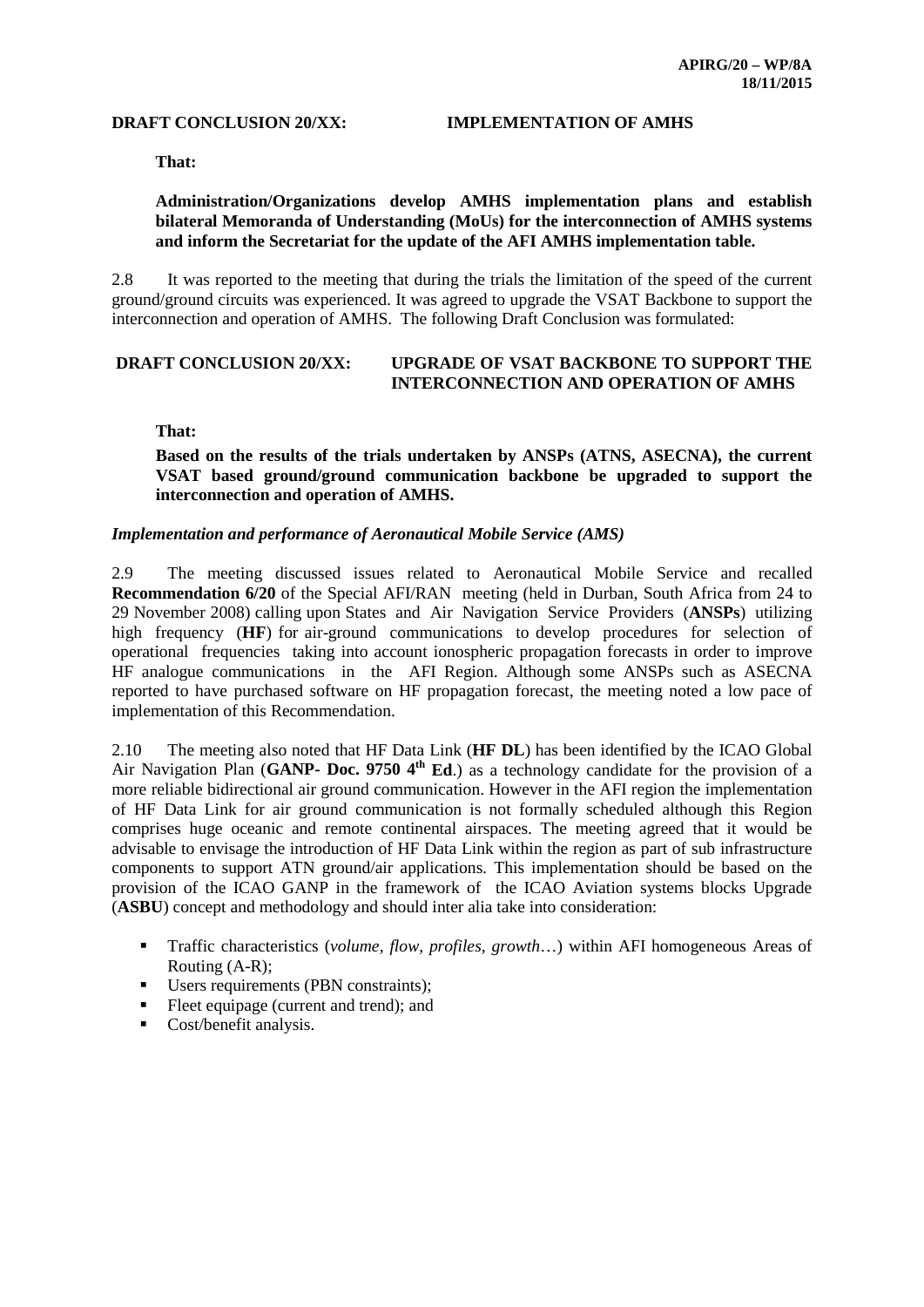2.11 The meeting reviewed the status of implementation of VHF coverage and noted continuous effort and initiative undertaken by States and Organizations to increase the VHF coverage of the remote continental airspaces and ensure the reliability of the VSAT extended VHF stations. The meeting noted that within the continental airspaces, the satellite C-Band VSAT based remote VHF networks implemented since the early 2000 seems to have reached its maturity cycle of life. Most of the AFI ANSPs have successfully implemented remote stations ensuring extended VHF coverage in their FIRs and some of them such as ASECNA and Roberts FIR are about to implement redundant VHF remote facilities to increase service availability. However some ANSPs were reported to be experiencing difficulties on the reliable operation of the new remote VHF stations namely:

- **NAMA** (Nigeria) is experiencing lack of coverage in the center portion of the Kano FIR.
- **RVA** (DRC) encountered power supply hurdles that were programmed to be solved by the installation of solar cells and;
- **ENANA** (Angola) is facing many barriers related to power supplies, adapter interfacing the facilities on the ATCs desks, human factors affecting technical and operational staff.

Table in the attached **Appendix 6** which needs to be updated by States/Organizations provides a list of deficiencies for VHF communications identified by CNS/SG/6.

2.12 The meeting reviewed the status of implementation of CPDLC in the AFI Region and noted the progress made by States/Organizations (Thirteen (13) ANSPs have implemented ADS-C/CPDLC systems in the region and nine (9) are in advanced stage to carry out this system). However those data link services were implemented without proper coordination of systems performance, monitoring and reporting of anomalies/deficiencies. Many events have been reported where causes of technical dysfunctions could not be identified either by ANSPs or operators.

2.13 The meeting noted that although it is the responsibility of States as part of implementing data link services to monitor operations performance and analyze problem reports, the APIRG Conclusion 19/30 requesting stakeholders to explore available options to establish a Data Link Central Monitoring and Reporting Agency (**DL/CMRA**) for the AFI region in the view to ensure effective operations, monitoring and reporting of ATS data link applications, was not implemented.

2.14 Taking into account three options proposed by the users (IATA) for the funding of the DL/CMRA, the meeting established an Ad'hoc Study Group composed of Cape Verde, Ghana, and ASECNA tasked to identify and propose the main functions of an AFI DL/CMRA, the appropriate organizational framework and the cost effective funding mechanisms. The following Draft Conclusion was formulated:

## **DRAFT CONCLUSION 20/XX: ESTABLISHMENT OF AN AD'HOC STUDY GROUP FOR THE IMPLEMENTATION OF A DATA LINK CENTRAL MONITORING AND REPORTING AGENCY (DL/CMRA)**

**That;**

**An Ad'hoc Study Group is established with the mandate to identify and propose:**

- **1. the main functions of an AFI DL/CMRA.**
- **2. the appropriate organizational framework.**
- **3. the cost effective funding mechanisms.**